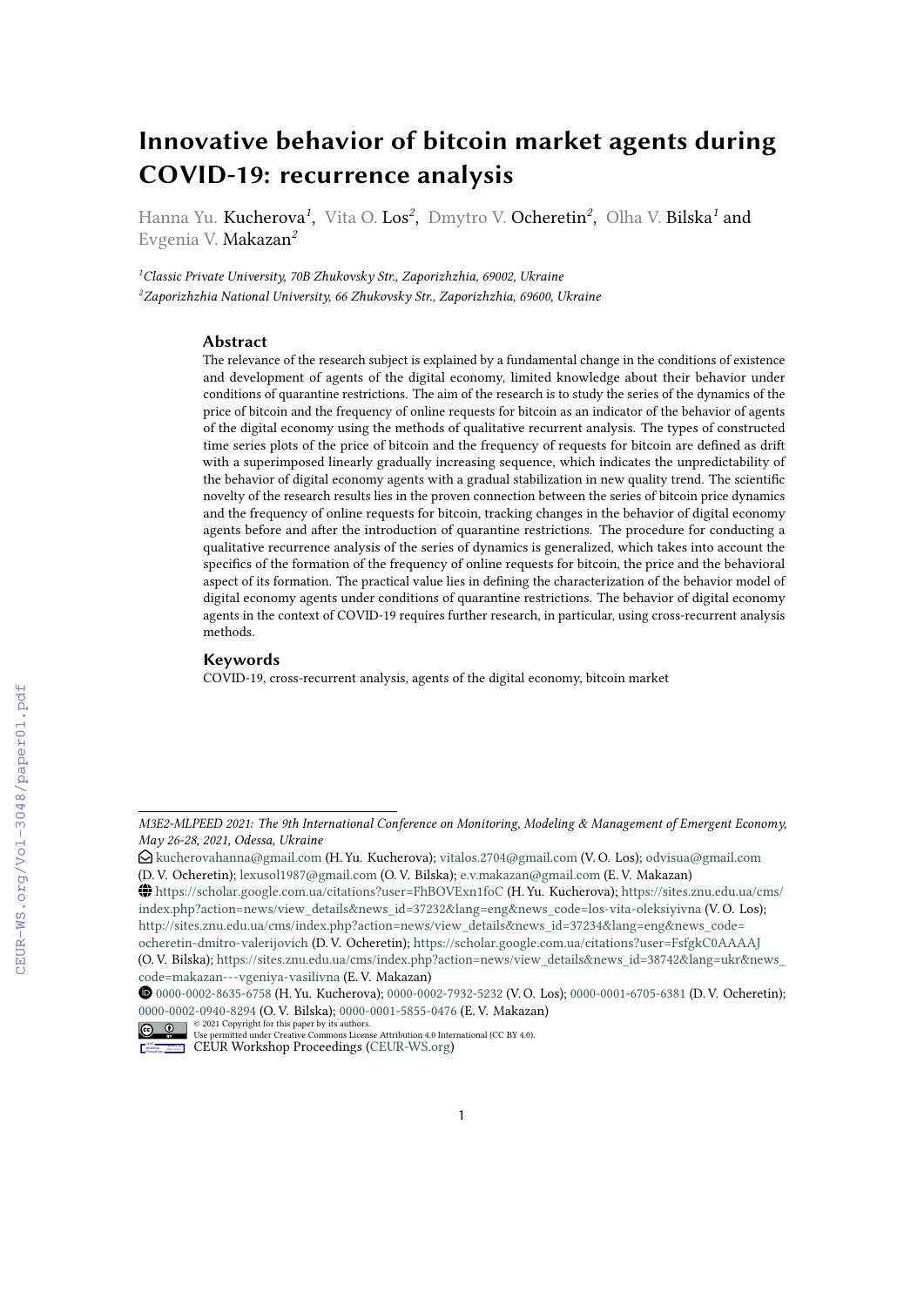#### **1. Introduction**

It is difficult to find a clear generalization of the processes that have begun and are currently taking place in the countries of the world in the COVID pandemic [\[1,](#page-13-0) [2,](#page-13-1) [3\]](#page-13-2). Unpreparedness for new risks of this type was demonstrated by both individuals and legal entities, authorities and society as a whole. And this is expected, since the collapse of development and interaction of individual sectors of the socio-economic environment has been forming for decades. The unsystematic nature of the government's programmatic actions and the devaluation of the priority issues of ensuring the basic conditions for the survival of society and business have led to the fact that we have become hostages of our own impotence in providing the necessary resistance to the expansion of the disease and the negative socio-economic consequences of the pandemic.

New living conditions draw attention directly to the model of our behavior and in the digital market, determine that the issues of adhering to the security of interactions and the possibility of development within the new established boundaries are priority basic goals for each of us. The established models of the existence of forms and ways of life in the countries of the world have confirmed the need to reduce them, reorient the volumes of consumption, production, change business models, ways of interaction, and so on. New challenges and updated values have actualized the demand for specific goods and services that provide a solution to complex issues of socio-economic security for each in pandemic, have led to fundamental changes in the behavior of entities in all online and offline business markets. Today, timely tracking of changes in behavior in the markets contributes to the formation of a new quality of management, quick adaptation of business, changes in the basic principles of interaction and functioning of subjects of all spheres, clarification of current trends and prediction of the formation of new trends in key indicators.

An immediate rethinking of the socio-economic behavior of everyone is fundamental; the adoption of its new restrictions should take place both at the level of the subjects' consciousness and taking into account the limiting security measures. A business that has been developing offline as a priority, being partially present in the online space, while ignoring the rapid development of Internet technologies, is now unable to overcome the financial and economic losses that were incurred as a result of quarantine restrictions. Therefore, it is logical to actualize the movement of most of the business to the online space, more active use of modern digital technologies and tools.

The parameters of consumer and business requests in the context of the pandemic have undergone fundamental changes both in structure and in quality, in the way of use. Unfortunately, modern socio-economic instruments are not able to describe the general picture of changes in demand and the behavior of economy agents, to demonstrate and reliably predict the trends of current changes in key instruments, the dynamics of which forms the profitability of the markets. Because the external environment during the pandemic has become too unpredictable. Thus, tools such as Google Trend have become useful, where the frequency of queries for keywords makes it possible to track trends in the interests of subjects of the digital market, and not only digital market in real time.

The frequency of online queries as an integrated indicator of information retrieval and the activity of economy agents determines the sphere of consumer interest, which is described by a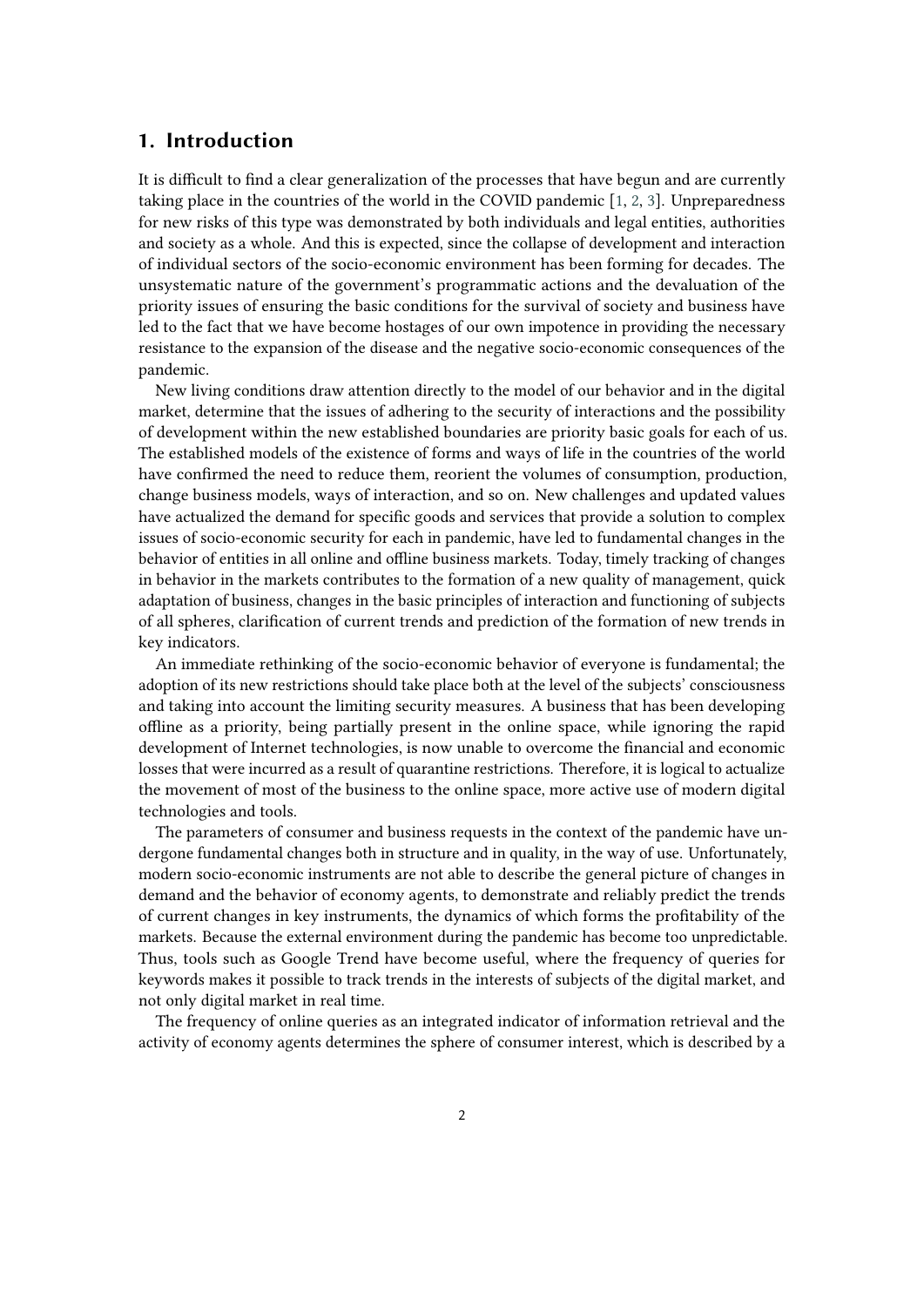tuple of parameters  $\langle C_S, M, R_F, t \rangle$ , where  $C_S$  – semantic search characteristics (semantic core),  $M$  – meaning of the semantic search,  $R_F$  – business activity of agents (frequency of requests),  $t$  – time period.

The behavioral model of economy agents is formed in such a way that with an increase in the subject's interest in the target search area, the frequency of online queries for keywords increases. If the agents' interest is not cognitive, but corresponds to the implementation of their strategy in the market, then an increase in the frequency of requests affects the price parameters of target instruments in the direction of their values increase. Thus, an upward trend in the dynamics of time series of key indicators is formed, followed by market monitoring, the results of which arouse interest in relevant modern tools.

This direct cyclical pattern of interdependence of interests in tools and the frequency of corresponding online requests requires system monitoring of their dynamics and an explanation of their changes in different periods of time, which will make it possible to determine or establish a model of agent behavior, factors influencing it and predict its development in new conditions of socio-economic system in offline and online.

Thus, the purpose of the research is the behavior of agents of the digital economy, which is described using the rate of requests for the bitcoin rate in the context of COVID-19. The object of the research is the time series: requests "bitcoin" in English and Russian of Ukrainian users of the digital market, and the price of bitcoin. The subject of research is the methods of nonlinear dynamics.

#### **2. Related works**

A significant number of scientific and practical works are devoted to the research of time series of cryptocurrencies, carried out by methods of machine learning and forecasting [\[4,](#page-13-3) [5\]](#page-13-4), nonlinear autoregression [\[6\]](#page-13-5), binomial logistic regression [\[7\]](#page-13-6), recurrent neural network, ARIMA model [\[8\]](#page-13-7), Bayesian neural networks [\[9\]](#page-13-8), theory of complex systems [\[10,](#page-13-9) [11,](#page-13-10) [12,](#page-13-11) [13,](#page-13-12) [14\]](#page-13-13), fractal analysis [\[10,](#page-13-9) [15,](#page-14-0) [16,](#page-14-1) [17,](#page-14-2) [18,](#page-14-3) [19,](#page-14-4) [20\]](#page-14-5) and others. However, the identification of the behavior of digital economy agents requires a search for specific parameters that would uniquely determine it. The search for such parameters is difficult, since their characterized by weak structuring and significant subjectivity. So, to date, the results of the influence of social networks on the dynamics of the indicators of the digital market [\[8\]](#page-13-7) have been obtained, including a quantitative relationship between social networks and the bitcoin price [\[15,](#page-14-0) [16,](#page-14-1) [17\]](#page-14-2), a connection between the parameters of bitcoin and online searches in Google has been confirmed [\[19\]](#page-14-4), Google queries and exchange rates [\[19\]](#page-14-4). Based on the results of the research, the authors confirm the thesis that the indicators of online search and social networks really determine the dynamics of the rate of cryptocurrencies, therefore, this direction requires further research. Researchers [\[4,](#page-13-3) [8,](#page-13-7) [9,](#page-13-8) [21,](#page-14-6) [22\]](#page-14-7) have proved that the complexity of the processes, the peculiarities of the formation time series of bitcoin and the frequency of requests for bitcoin require the use of the methodology of nonlinear dynamics, the methods of which are actively used in the study of processes during the manifestation of crisis phenomena [\[6,](#page-13-5) [10\]](#page-13-9), which in fully complies with the conditions of today. However, a fairly powerful toolkit of nonlinear dynamics only partially used in the study of the behavior of economy agents in the online information space, which proves the timeliness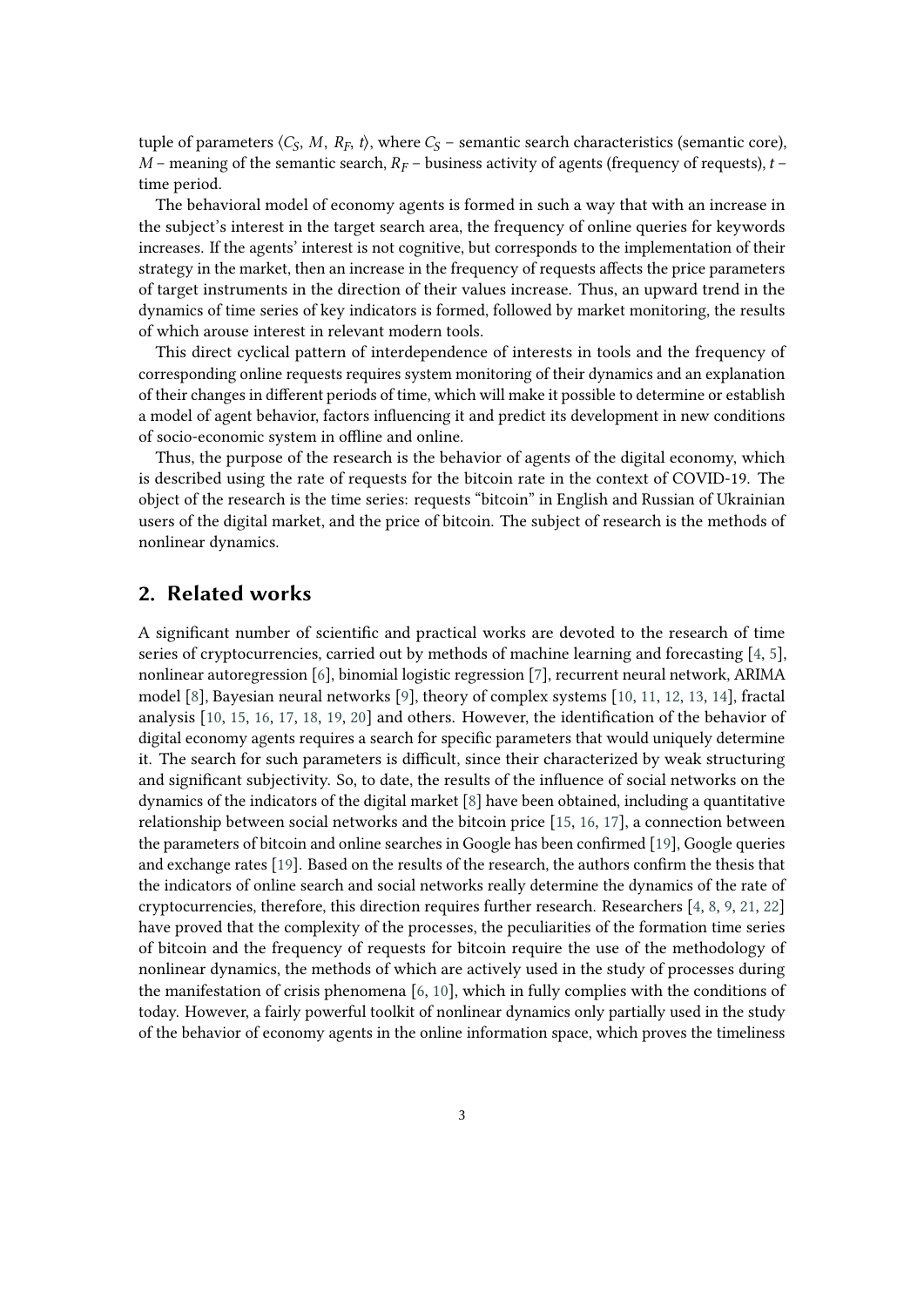of this study.

#### **3. Matherials**

According to Google Trends data [\[23\]](#page-14-8), the search query "bitcoin" is characterized by a simple semantic core, which serves as the basis for the formation of a more complex, refined online information search. In particular, online information requests such as "bitcoin halving", "price bitcoin", "what is bitcoin", "bitcoin course", "bitcoin dollar", "bitcoin price usd", "freebitcoin" have shown the maximum popularity in the online environment over the past year. Interest in bitcoin is not evenly distributed in Ukraine, most often in Kyiv, Kyiv region, Kharkiv, Odesa and Chernivtsi regions are interested in its price and characteristics. Google Trends the values of the frequency of requests in the Ukrainian language as insufficient in importance. Google Trends noted that the frequency of Bitcoin requests was very popular in Russian and English. At the same time, the dynamics of the frequency of requests in the Ukrainian language showed a similarity of the dynamics of the frequency of requests in Russian. The behavior of market agents in terms of the frequency of Bitcoin requests in Ukrainian the same as the frequency of Bitcoin requests in Russian and English. The dynamics of the studied time series is shown in figure [1.](#page-3-0)



<span id="page-3-0"></span>**Figure 1:** Frequency of requests "bitcoin", "bitcoin" in Russian on Google in Ukraine.

Figure 1 shows that the dynamics of indicators is characterized by a high value of volatility. The dynamic series of the frequency of requests "bitcoin" is described by a 70.58% coefficient of variation, "bitcoin" in Russian – 90.48%, and the price of bitcoin – 83.43%. In addition, the trend in the frequency of requests for bitcoin in English and Russian are similar, but differ in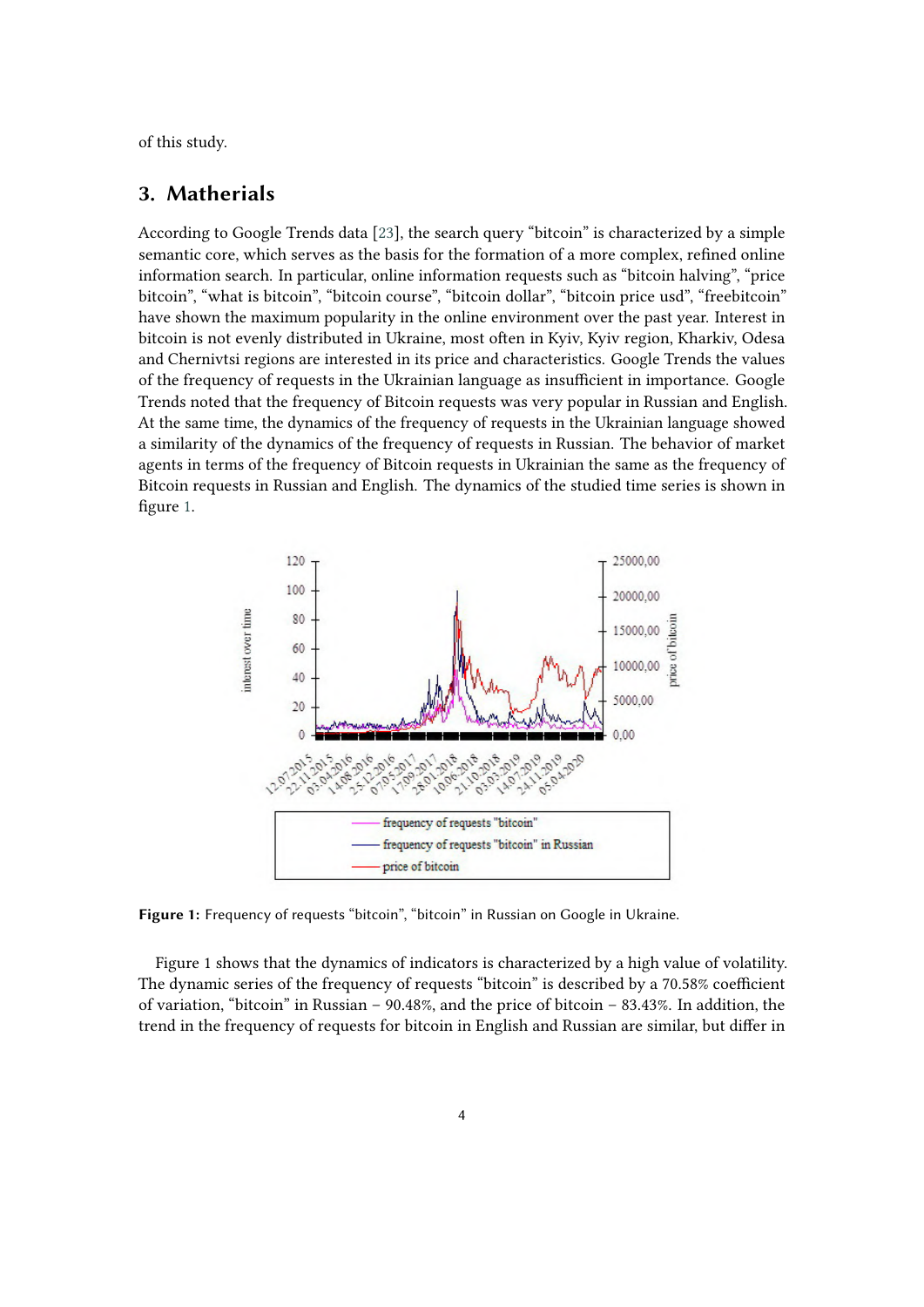the values of the number of requests, which is quite logical, taking into account the dominant languages in the country.

The maximum value of the bitcoin price for the study period was observed on December 17, 2017 and amounted to \$19140.8 , the minimum – on August 23, 2015 (\$228.17). However, the maximum value of the frequency of requests "bitcoin" (46 points) and "bitcoin" in Russian (100 points) was also reached on December 17, 2017. The minimum value of the series of dynamics of the frequency of requests for "bitcoin" of Russian at the level of 3 points was observed on September 27, 2015 and August 07, 2016, and the series of dynamics of the frequency of requests for "bitcoin" on December 11, 2016.

The maximum increase in the price of bitcoin [\[24\]](#page-14-9) for the study period was recorded at the level of 41.5% (July 23, 2017), that is, the price increased by 800.6 dollars relative to the previous period (July 16, 2017). The maximum decrease in the price of bitcoin was observed precisely at the beginning of quarantine measures in March 2020 (March 15, 2020). Bitcoin price fell by 33.5% or \$2,715.8 relative to the previous period (March 08, 2020). In general, on average, over the period under study, the price of bitcoin increased by 1.9% weekly. So, in June 2020, the price of bitcoin increased 29.4 times compared to the same period in 2015.

Studying individual periods of the time series of dynamics, it was found that the maximum values of the price of bitcoin and the frequency of online requests for bitcoin either coincide in the period, or are very close in time. Also, sharp trends in the price of bitcoin are accompanied by a surge in interest in it, even if the price trend is decreasing. Whereas the stable fluctuations of the bitcoin price within the boundaries of a certain corridor, to a lesser extent, but still of interest to economy agents.

It is proposed to eliminate the unpredictability of the studied time series of dynamics using recurrent analysis, the implementation of which will make it possible to characterize the behavior of digital economy agents in new conditions of existence and development.

## **4. Methodology**

To study the time series, the authors proposed a methodology based on the method of recurrence analysis for analyzing the behavior of digital economy agents in the context of COVID-19.

The input time series for the analysis were generated using data from Google Trends [\[23\]](#page-14-8) and InvestFunds [\[24\]](#page-14-9) for the period from July 12, 2015 to June 28, 2020. Authors investigate three time series, namely: the frequency of online requests for bitcoin in Ukraine on English and Russian, and the price of bitcoin. After the formation of the database, the behavior of the dynamics of the studied time series should be analyzed in order to establish the type of behavior and the presence of a trend or random behavior of the series.

To apply the proposed methodology, the data values of the initial series were normalized in the interval [0, 1] by the formula

$$
x_{norm} = \frac{x_i - x_{min}}{x_{max} - x_{min}},
$$
\n(1)

where  $x_{norm}$  – normalized time series value;

 $x_{\text{max}}$ ,  $x_{\text{min}}$  – maximum and minimum value of the time series, respectively.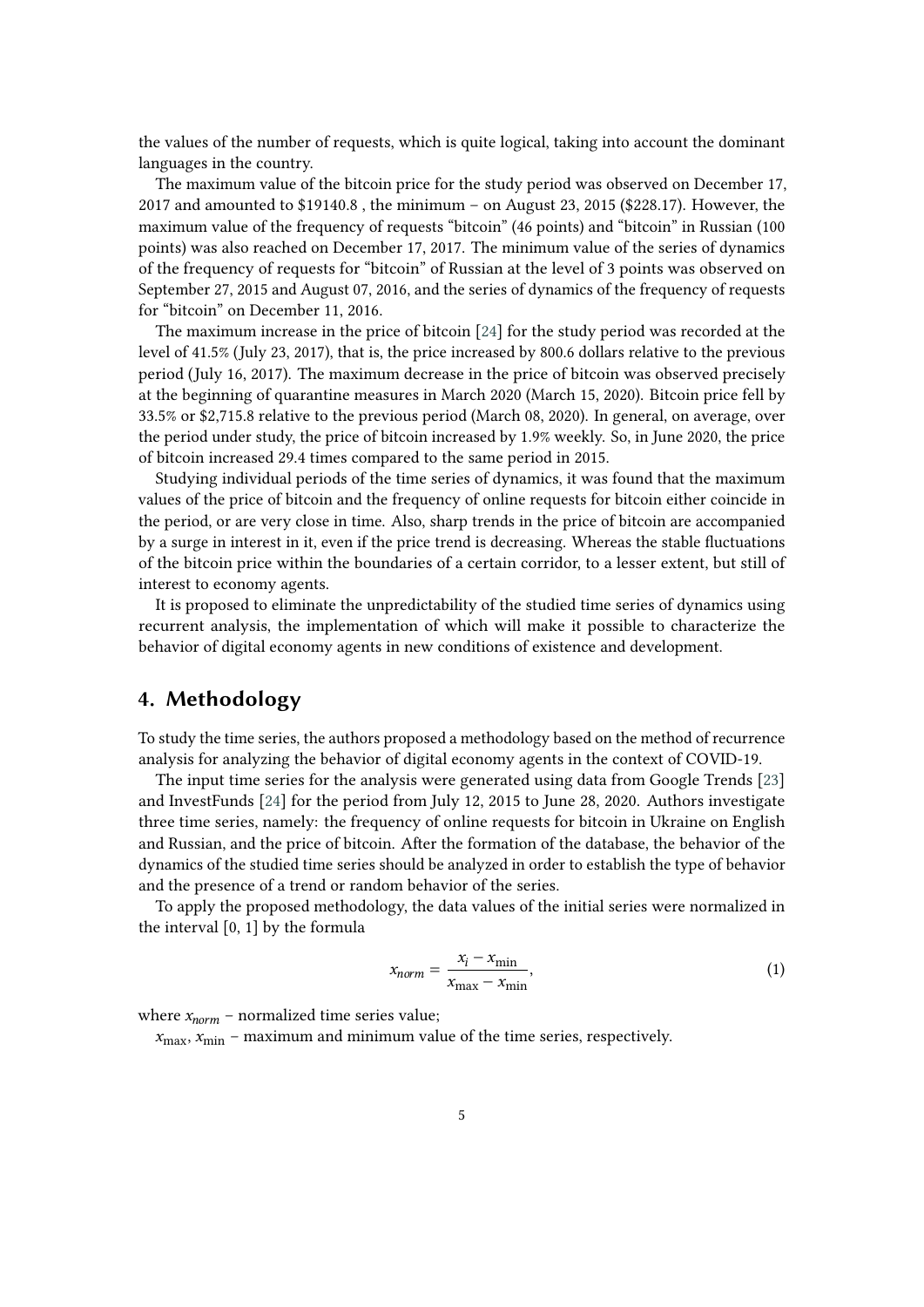After the formation of the set of initial data, the next step is the choice of the reasonable delay of the time series (G). Choosing G should take into account the following [\[19\]](#page-14-4):

- *G* must be large enough so that the value  $x(t)$  different from the value  $x(t + G)$ ;
- but if G is too large, then at time  $(t + G)$  the system will lose information about what happened at time  $t$ .

Taking into account the above, the authors define the function of mutual information (AMI)  $S$  for the time series that analyzed, taking into account nonlinear correlations [\[25\]](#page-14-10). The time series delay time G corresponds to the first local minimum of the mutual information function (AMI). The time series reasonable delay time was calculated in the R environment using the tseriesChaos library.

To determine the dimension of the time series, the authors used the false nearest neighbor method given in the work [\[26\]](#page-14-11). This method is based on the assumption that in a correctly constructed attractor the neighboring points of the phase trajectory remain very close at the following iterations. If the nearest points diverge, then they are called false nearest neighbors. The problem is to choose a dimension of the phase space  $r$  at which the fraction of points with false neighbors is minimized. The calculation of false neighbors was calculated in the R environment using the fractal library.

The next step is to build a recurrence plot based on the calculated space dimension and time delay parameters. Recurrence plot is the projection of  $m$ -dimensional pseudophase space onto a surface. Let the point  $x_i$  correspond to the point of the phase trajectory  $x(t)$  that describes the dynamical system in the *m*-dimensional space at the time  $t = i$  ( $i = 1, ..., N$ ), then the recurrence plot is an array of points in which a nonzero element with coordinates  $(i, j)$  corresponds to the case when the distance between  $x_i$  and  $x_j$  is less than  $\gamma$ :

$$
RP_{i,j} = \theta \left( \gamma - \left\| x_i - x_j \right\| \right) \, x_i, \, x_j \in R^m \left( i, j = 1, ..., N \right), \tag{2}
$$

where  $\gamma$  – the size of the neighborhood of the point  $x_i$ ,

 $\|x_i - x_j\|$  – distance between points,

 $\theta(\cdot)$  – Heaviside function.

The next stage of the proposed methodology is analysis of the measures of recurrence plot. This analysis makes it possible to determine the measures of complexity of the structures of recurrence plot, such as: recurrence rate, percent recurrence, percent determinism, average diagonal line length, maximum diagonal line length [\[17,](#page-14-2) [27,](#page-14-12) [28\]](#page-14-13). Let's consider these measures in more detail. Recurrence rate (RR) shows the density of recurrent points, that is, it characterizes the probability of repetition of system states:

$$
RR = \frac{1}{N^2} \sum_{i, j=1}^{N} R_{i,j},
$$
\n(3)

where  $N$  – number of points on the phase space trajectory.

Percent recurrence (%REC) displays a decrease in the regularity of the system's behavior and is used to analyze the dynamic structure of a time series:

$$
\%REC = \frac{\sum_{l=1}^{N} lP(l)}{N} \cdot 100. \tag{4}
$$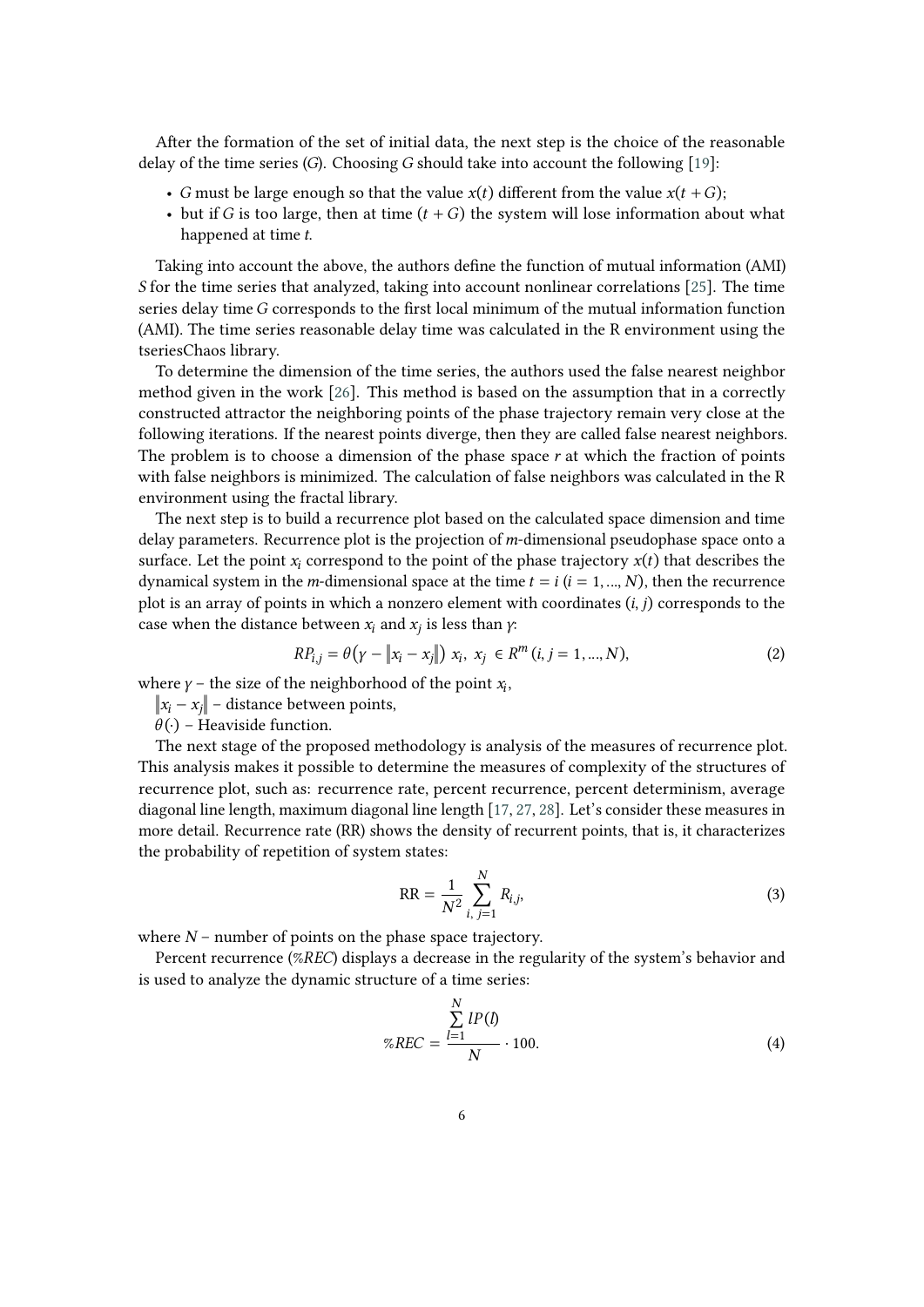If the percent recurrence value is less than 1%, then it is said that there is a regular, clearly defined dynamics of the time series behavior. For the regularity of the system's behaviors percent recurrence value from 1% to 5%. If the value of the percent recurrence lies in the range from 5% to 20% or more, then this indicates that the dynamics of the time series behavior is not regular and noisy interevent-type data. Depending on the parameters of the delay and the dimension of the phase space, the following average values of the percent recurrence can be obtained: a low (%REC  $\approx$  1% to 3%), moderate (%REC  $\approx$  5% to 10%), and high (%REC  $\approx$  15% to 20%) [\[29\]](#page-14-14).

Percent determinism (%DET) considers the diagonal lines of the recurrence plot. The frequency distribution of the lengths of the diagonal lines in the recurrence plot can be written as follows:  $P^{\gamma}(l) = \{l_i, 1, ..., N_l\}$ , where  $l_i - i$ -th diagonal line length,  $N_l$  – the number of diagonal lines (each line is counted only once). If the time series is stochastic, then the diagonal lines of the recurrence diagram are very short or completely absent. And deterministic time series are characterized by long diagonals and a small number of separate recurrent points.Percent determinism  $(\%DET)$  is defined using this formula:

$$
\%DET = \frac{\sum_{l=l_{\min}}^{N} lP(l)}{\sum_{l=l_1}^{N} lP(l)} \cdot 100.
$$
 (5)

Percent determinism characterizes the level of predictability of the time series.

Diagonal structures show the time during which a section of a trajectory comes close enough to another section of a trajectory. Thus, these lines allow conclusions to be drawn regarding the divergence of the trajectory elements. These indicators are average diagonal line length  $(ADL)$  and maximum diagonal line length  $(MDL)$ .

Average diagonal line length  $(ADL)$  characterizes the average time during which two sections of the trajectory pass close to each other, and can be considered as the average predictability time of the series. This measure is calculated using the formula:

$$
ADL = \frac{\sum_{l=l_{\min}}^{N} lP(l)}{\sum_{l=l_{\min}}^{N} P(l)}.
$$
\n(6)

Respectively, maximum diagonal line length  $(MDL)$  characterizes the length of the trend and is defined as:

$$
MDL = \max(\{l_i; i = 1, ..., N_l\}).
$$
\n(7)

Based on the analysis of the statistical characteristics of the recurrence plot, it is possible to determine the presence of homogeneous processes with independent random values, processes with slowly varying parameters, periodic or oscillating processes that correspond to nonlinear systems. Thus, the analysis of the recurrence plot allows one to evaluate the characteristics of a nonlinear object on relatively short time series, which makes it possible to make decisions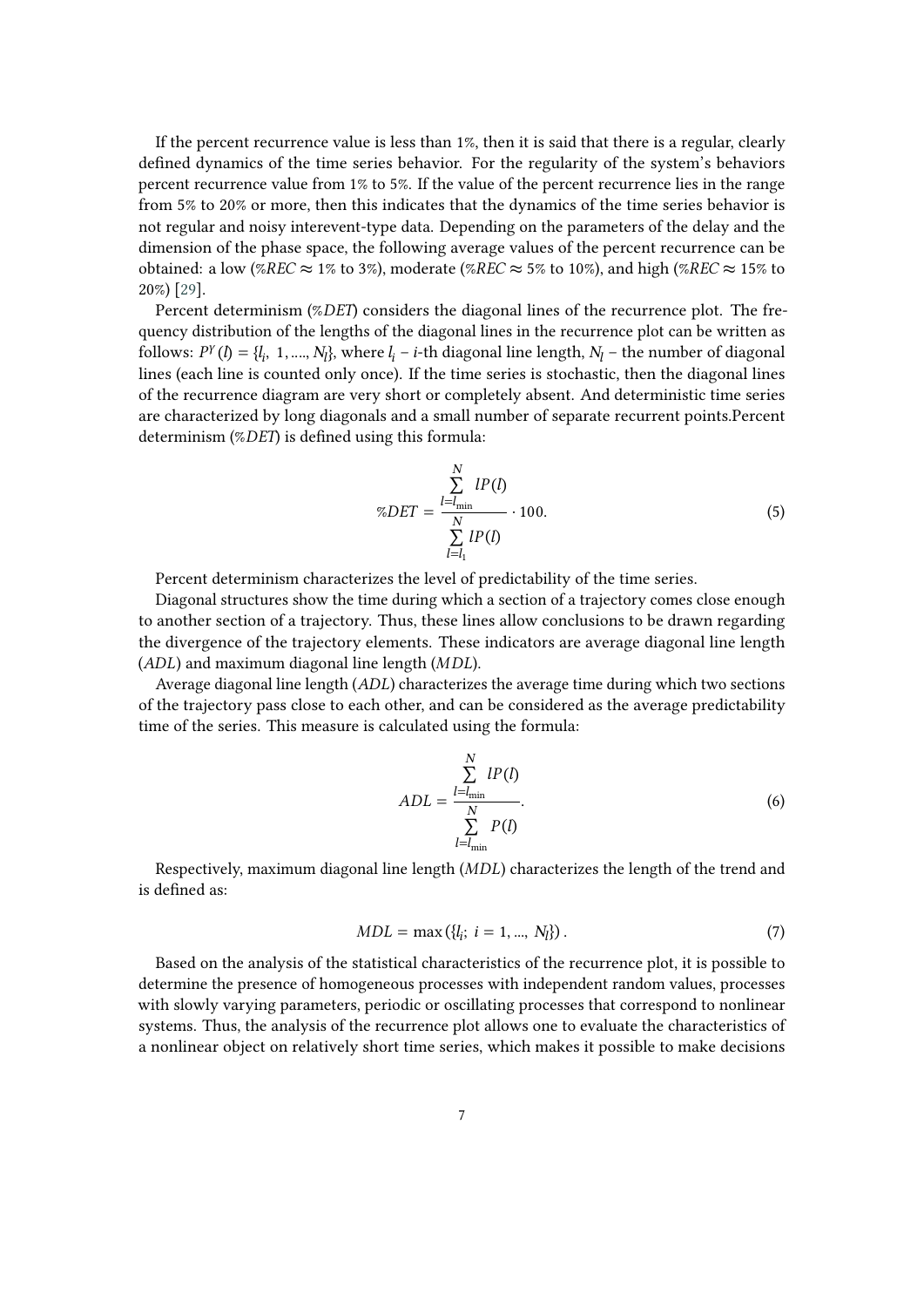regarding the object's control. The measures of the recurrence plot was calculated in the R environment using the nonlinearTseries library.

## **5. Results**

Based on the results of the calculations, recurrence plots were obtained, the topological analysis of which makes it possible to determine the structure, type, changes in the behavior of the research object, the boundaries of phase transitions, and to establish the sensitivity of quantitative measures.

Recurrence quantification analysis (RQA) can be used not only to quantify the dynamics of a whole time-series, but also to study changes in the dynamics of a time series. Windowed RQA is potentially a very powerful tool for detecting changes in subsets of the whole time-series. To conduct a better study of the temporal structure, the dynamic series of the bitcoin request frequency (in English) and time-series of price of bitcoin were divided into four periods, the length of each of which was 65 observations: A) July 12, 2015 – October 02, 2016, B) October 09, 2016 – December 31, 2017, C) January 07, 2018 – March 31, 2019, D) April 07,2019 – June 28, 2020. Recurrence plot of the behavior of digital economy agents were constructed and RQA was calculated for each subset of the time series (adjacent non-overlapping windows of 65 data points) (figure [2\)](#page-8-0).

Gradual changes in the parameters of the behavior of digital economy agents are clearly visible, in particular during period B (October 09, 2016 – December 31, 2017), where the drift of the attractor was revealed (white lower and upper corners of the plot, a diagonal line) and the emergence of a new structure during the period of influence of the consequences COVID-2019 in period D (April 07,2019 – June 28, 2020).

Analyzed period on the recurrence plot is displayed by contrasting areas and stripes, which is explained by sharp changes in values, randomness, rarity, in general, stochastic behavior of digital market entities, unpredictability of changes in interest in it.

However, separately placed random recurrent points are not the result of randomness, their presence proves that interest in the price of bitcoin is simply not stable over time and can be caused by significant fluctuations. The measures of the recurrence plot are investigated such as: percent recurrence (%REC), percent determinism (%DET), average diagonal line length (ADL), maximum diagonal line length  $(MDL)$  (table 1).

| Measures of the recurrence plot $1$ plot (A) |       | 2 plot $(B)$ | $3$ plot $(C)$ | 4 plot $(D)$ |
|----------------------------------------------|-------|--------------|----------------|--------------|
| %REC                                         | 71.46 | 9.83         | 54.67          | 57.93        |
| $%$ DET                                      | 93.78 | 73.87        | 93.86          | 89.60        |
| ADL                                          | 4.80  | 3.97         | 5.74           | 3.12         |
| MDL                                          | 35.00 | 6.00         | 39.00          | 27.00        |

**Table 1**

Recurrence Quantification Analysis of the frequency of requests "bitcoin"

The change in the %REC value from 71.46% to 57.93% in the periods under study proves that the behavior of digital market entities is unstable, noisy interevent-type data. The lowest value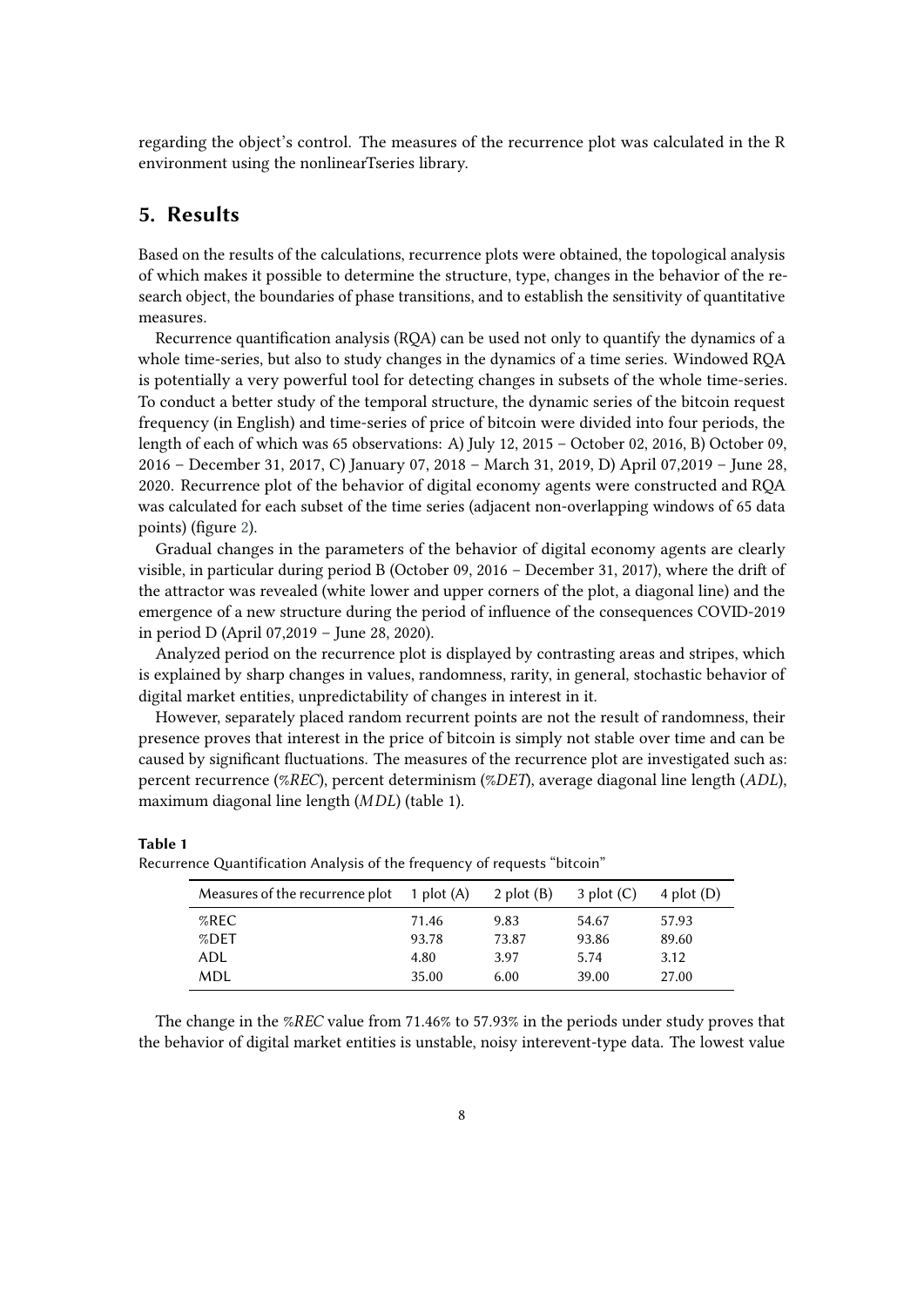

<span id="page-8-0"></span>**Figure 2:** Recurrence plot of the behavior of digital economy agents (frequency of online requests "bitcoin" according to Google Trends in Ukraine): A) July 12, 2015 – October 02, 2016, B) October 09, 2016 – December 31, 2017, C) January 07, 2018 – March 31, 2019, D) April 07,2019 – June 28, 2020.

of %REC (9.83%) was recorded in period B, when the trajectory of behavior reaches a new level of development of processes. Starting from period C, the %REC value increases significantly and fluctuates within the range of 54-57%. The obtained values indicate an increase in irregularity and the presence of noisy interevent-type data in this time series. Percent determinism  $(\%DET)$ ranges from 73-93%. In addition, in periods A and C the measure value is almost the same, while in period D it slightly decreased to 89.60%.

Average trend predictability time  $(ADL)$  and maximum diagonal line length  $(MDL)$  are lowest in periods B and D. Want in period D the  $MDL$  value reaches 27 points, which is 4.5 times more than the same value in period B. Thus, the trajectory of the behavior of digital economy agents demonstrates a phase transition to another level of development in period B and the formation of a new, approximate model to the existing one, but with new qualitative parameters in period D.

At the same time, the recurrence plots for the corresponding periods of the bitcoin price are also characterized by the attractor drift. However, the dynamics of the indicator adheres to the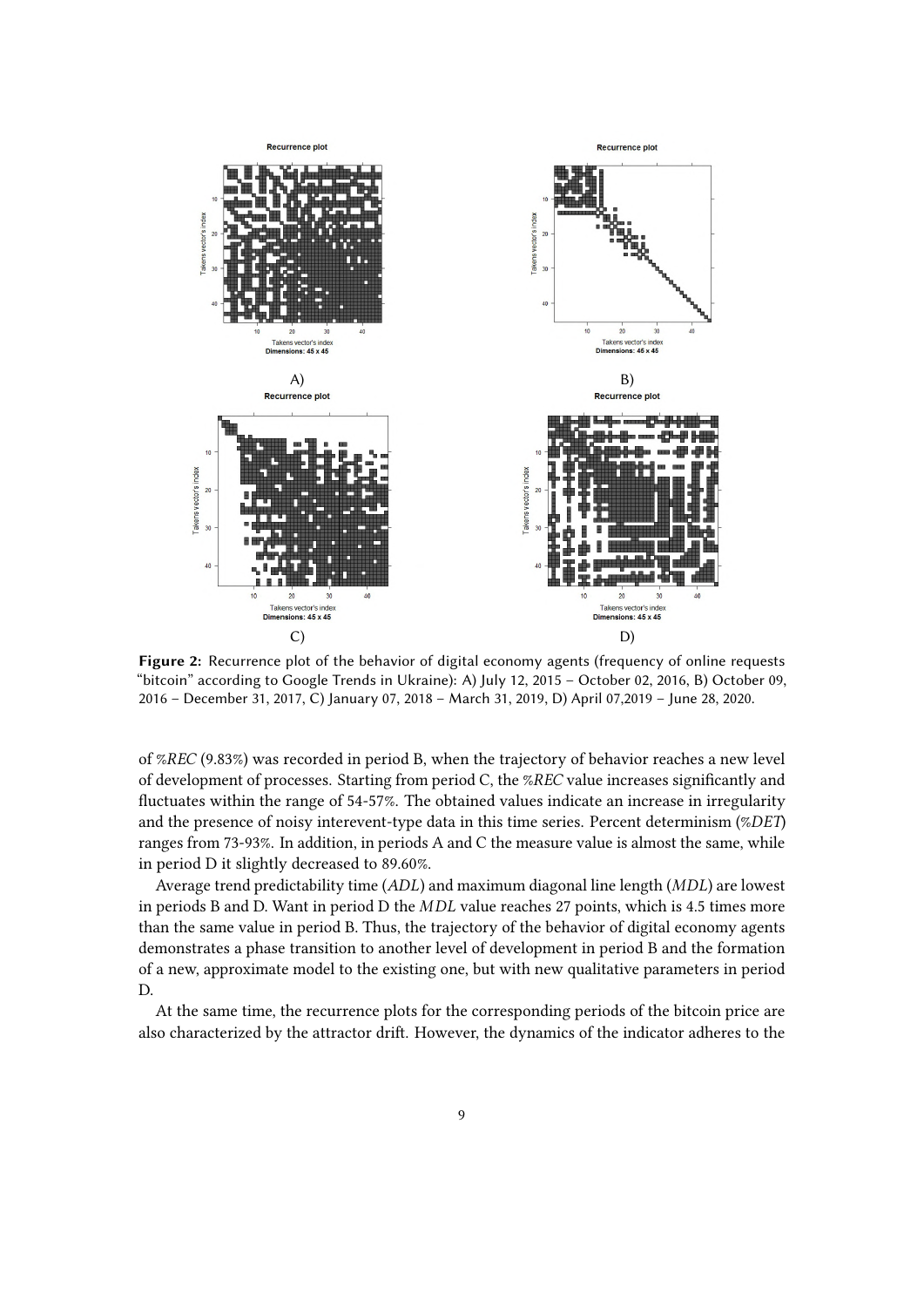original trajectory from September 10, 2016 and takes into account the changes in processes during the D period as a result of the impact of COVID-2019 (figure [3\)](#page-9-0).



<span id="page-9-0"></span>**Figure 3:** Recurrence plot of the price of bitcoin: A) July 12, 2015 – October 02, 2016, B) October 09, 2016 – December 31, 2017, C) January 07, 2018 – March 31, 2019, D) April 07,2019 – June 28, 2020.

Despite the powerful volatility and extreme growth in the price of bitcoin (in particular in 2018), the symmetry of plots proves the constancy of the formation of bitcoin price over time, the tendency of points to a given trajectory, but with the inherent randomness of qualitative values. The measures of the recurrence plot for price of bitcoin are in table 2.

| Measures of the recurrence plot $1$ plot (A) |       | 2 plot $(B)$ | $3$ plot $(C)$ | 4 plot $(D)$ |
|----------------------------------------------|-------|--------------|----------------|--------------|
| $%$ REC                                      |       | 37.5         | 24.5           | 17.5         |
| $%$ DET                                      | 99.5  | 82.67        | 77.55          | 82.86        |
| ADL                                          | 19    | 12           | 10             |              |
| MDL                                          | 10.76 | 6.53         | 4.47           | 3.87         |
|                                              |       |              |                |              |

| Table 2                                                    |  |
|------------------------------------------------------------|--|
| Recurrence Quantification Analysis of the price of bitcoin |  |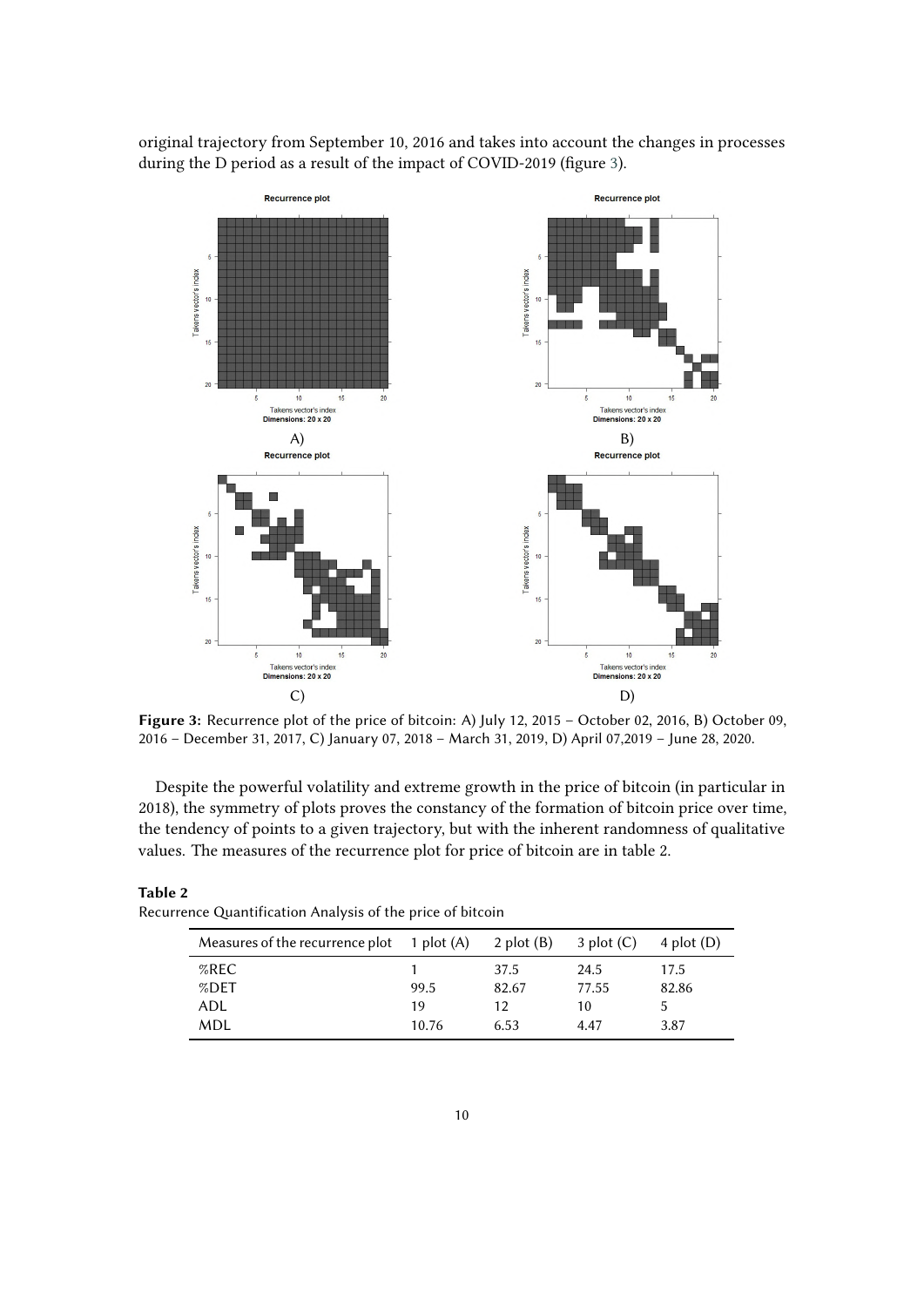The % $REC$  value of the series of bitcoin price dynamics is lower than the value of the similar measure of the frequency of requests for bitcoin, which proves the more constant behavior of digital economy agents. However, in period A, a time series of bitcoin price dynamics were characterized by regularity and clear definition of the dynamics of changes in the time series  $(\%REC = 1\%).$ 

The indicators of predictability of the time series  $(\%DET)$  are similar with the dynamics of changes in requests for bitcoin in periods B and D, but differ significantly in values. In particular, the lowest values of the measure were recorded in period C.

However, the time series of bitcoin price dynamics are characterized by a high level of unpredictability, the average predictability time significantly decreased from 19 points in period A to 5 points in period D. The length of the trend decreased from 10.76 points in period A to 3.87 points in period D. Another result was obtained from the data of recurrence plot of agents of the digital economy for the indicator of the frequency of requests "bitcoin" in Russian (figure 4, figure 5). And this is logical, since Ukraine is a bilingual country (Ukrainian and Russian languages).



**Figure 4:** Recurrence plot of the behavior of digital economy agents (frequency of online requests "bitcoin" in Russian according to Google Trends in Ukraine): A) July 12, 2015 – December 31, 2017, B) January 07, 2018 – June 28, 2020.

In figure 5, period A clearly shows the drift of the attractor, the formation of a strong trend in the price of bitcoin, which is displayed in the form of an arrow. The formation of a trend is accompanied by an increase in interest in price changes, the frequency of requests is not stable in time for the frequency and value (figure 4, A).

Black stripes characterize nonstationarity of behavior, which means the formation of a transitional period. Periodic patterns characterize the cyclical nature of certain changes in interest in the price of bitcoin, the distance between which determines the period. Black dots, which are repeated in isolation, characterize a random interest in the price of bitcoin, its rapid changes (figure 4, A). The formation of the price trend, which is presented on the recurrence plot for period B (figure 5, B), is characterized by a certain stationarity of fluctuations within the accepted range of values. The fading of bitcoin price fluctuations is accompanied by the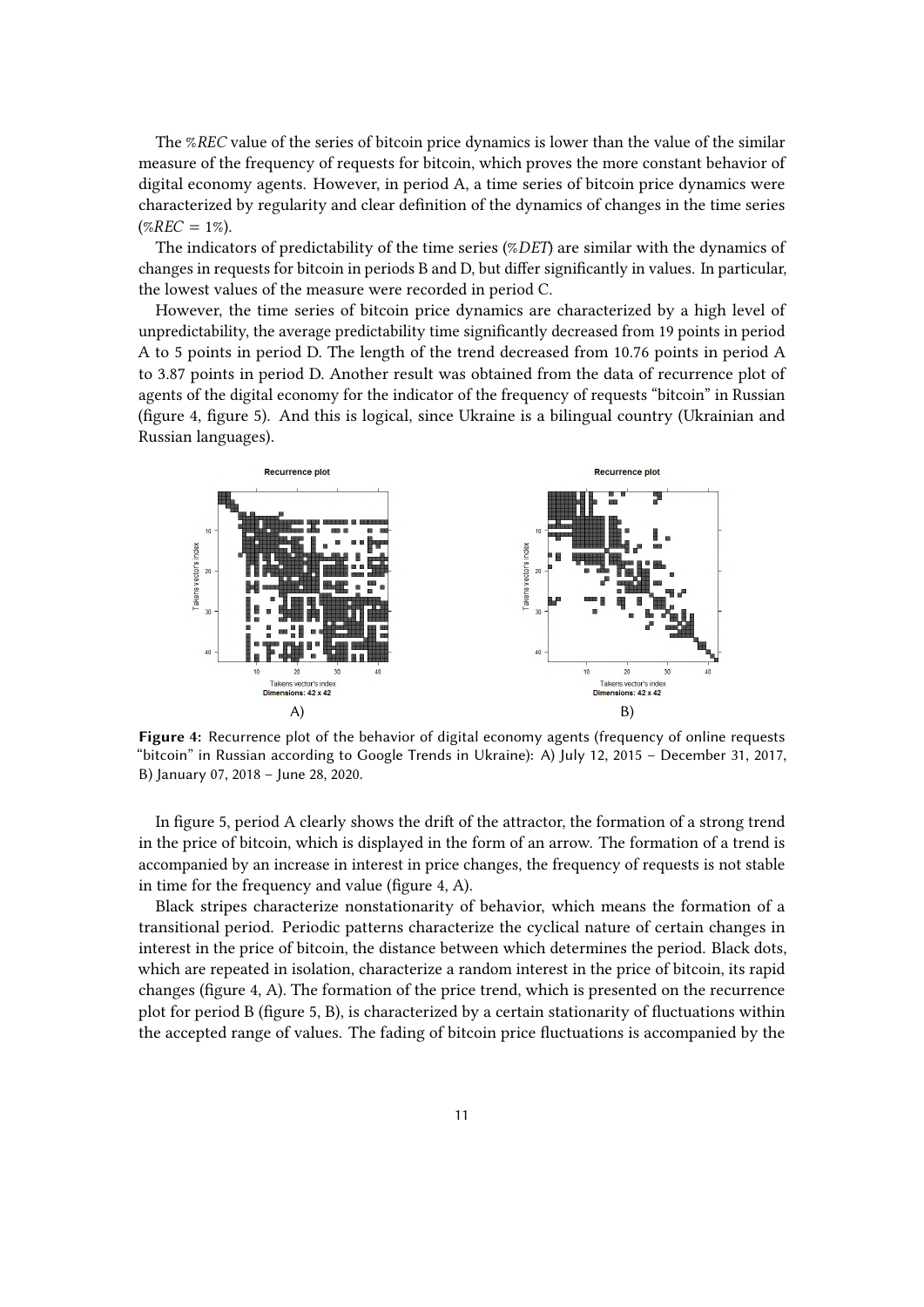

**Figure 5:** Recurrence plot of the price of bitcoin: A) July 12, 2015 – December 31, 2017, B) January 07, 2018 – June 28, 2020.

systematization of interest in it, streamlining the behavior of digital economy agents, reducing it to the usual monitoring of prices (figure 4, B). The measures of the recurrence plot for price of bitcoin and frequency of online requests "bitcoin" in Russian are in table 3.

#### **Table 3**

Recurrence Quantification Analysis of the price of bitcoin and frequency of online requests "bitcoin" in Russian

|                 | Measures of the Price of bitcoin |                           | Frequency of online requests "bitcoin" in Russian |              |  |
|-----------------|----------------------------------|---------------------------|---------------------------------------------------|--------------|--|
| recurrence plot |                                  | 1 plot $(A)$ 2 plot $(B)$ | 1 plot $(A)$                                      | 2 plot $(B)$ |  |
| $%$ REC         | 54.7                             | 5.41                      | 20.07                                             | 39.45        |  |
| %DET            | 98                               | 82.6                      | 71.19                                             | 74.71        |  |
| ADL             | 19.1                             | 5.7                       |                                                   | 3,9          |  |
| MDL             |                                  | 35                        |                                                   | 19           |  |

The constancy and regularity of the bitcoin price dynamics significantly increases in period B compared to period A, the %REC value changed from 54.71% to 5.41%. However, the percent determinism (%DET) is reduced from 97.97% to 82.61% in the corresponding periods. Over the selected periods, the average predictability time decreased from 19.08 points to 5.7 points, and the trend length decreased by half – from 77 points to 35 points. There is a change in the phase space, trends in general. Other trends show metrics for the time series of bitcoin requests.

The percent determinism (%DET) is decreasing, from 97.97% to 82.61% in the corresponding periods. The average predictability level slightly decreased from 4 points to 3.9 points, and the trend length increased from 13 points to 19 points, which confirms the formation of a clear trend and a strong trend.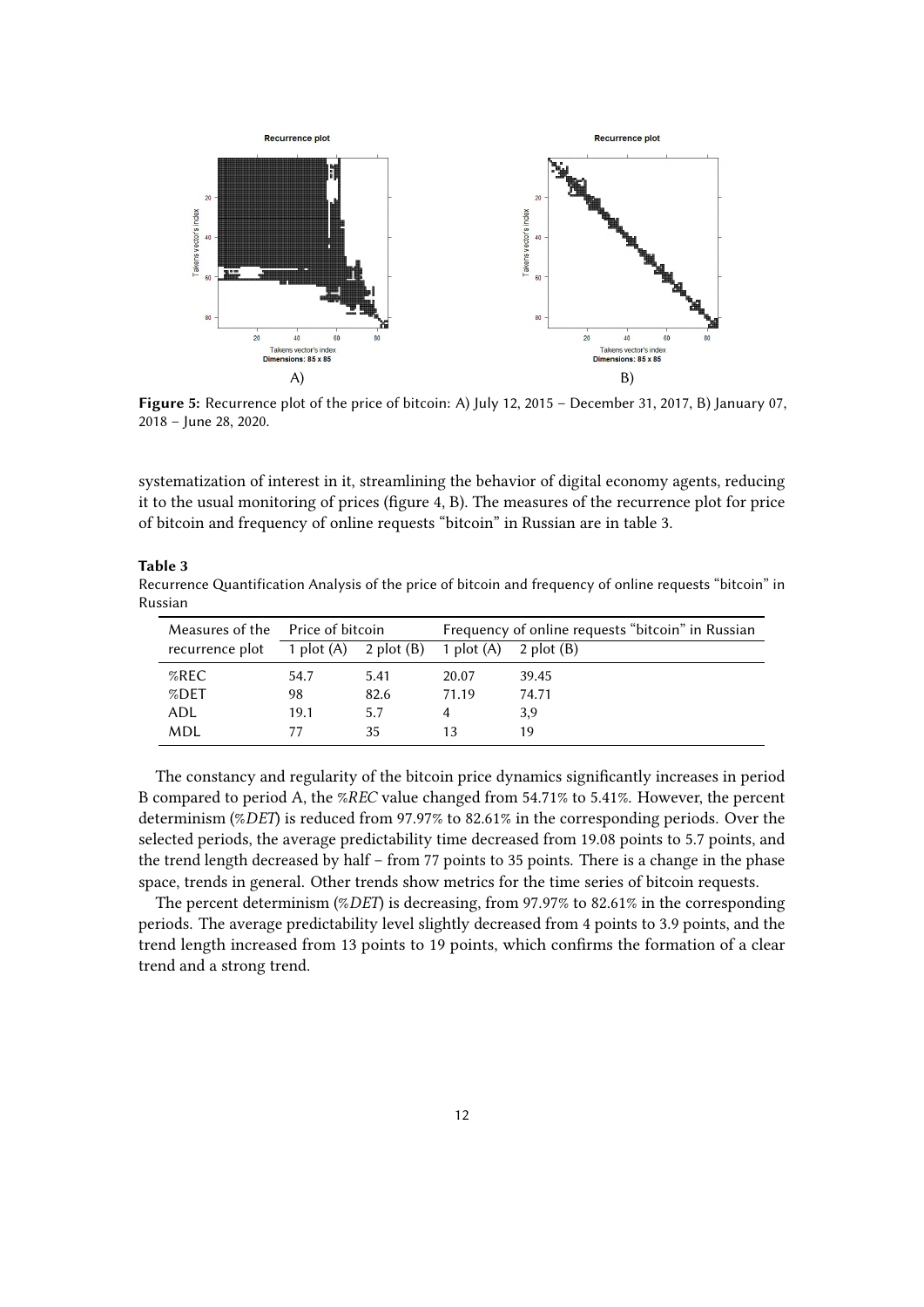#### **6. Conclusions**

As a result of the research, the relationship between the time series of the price of bitcoin and the frequency of online requests for bitcoin as an indicator that characterizes the behavior of agents of the digital economy. The behavior differs were confirmed in the periods before and after the introduction of the COVID-19 quarantine restrictions. An increase in the activity and internal disturbances in the behavior of agents of the digital economy during periods of significant volatility in the price of bitcoin and, on the contrary, its decrease during a period of stabilization and insignificant fluctuations in a certain price band was confirmed. This pattern is explained by the decentralization of the digital market tools, the complexity of the processes of internal self-organization of agents, the strategies they have chosen in the digital market, their role, emotional-volitional, behavioral and cognitive features that are uncommonly manifested during quarantine restrictions. The approach and procedure for the implementation of the Recurrence Quantification Analysis (RQA) of the time series of the price of bitcoin and the frequency of online requests about it are determined. The investigated recurrence plots of the bitcoin price and the frequency of online requests for bitcoin indicate the unpredictability of the behavior of digital economy agents with a pronounced linear trend. As a result of the research of windowed RQA, the authors came to the conclusion that the behavior of the agents of the digital economy (the frequency of requests for "bitcoin" in English) showed a change in trend precisely in the period October 09, 2016 – March 31, 2019, where the drift of the attractor and the emergence of a new structure were revealed. During the period of COVID-2019 quarantine restrictions, the behavior of economy agents is characterized by an increased level of stochastic, although interest in the price of bitcoin is unstable over time, but can be caused by significant fluctuations. A qualitative analysis of recurrence plots of the behavior of digital economy agents confirmed the formation of a new phase transition and destabilization during the period of quarantine restrictions, which forms a behavior model similar to the previous one, but with new qualitative parameters. The bitcoin price is characterized by the drift of the attractor, the constancy of price formation over time, adherence to the initial trajectory and the tendency of points towards it with a characteristic randomness of qualitative values, which is explained by changes in socio-economic processes, in particular as a result of the impact of COVID-2019. However, the time series of the bitcoin price and the frequency of requests "bitcoin" in Russian are qualitatively different from the similar series of the frequency of requests "bitcoin" in English for Ukrainian online-user. The investigated series of bitcoin price dynamics over two periods also demonstrates the drift of the attractor and the formation of a strong trend, which is accompanied by an increase and stabilization of interest in price fluctuations. The frequency of online requests is unstable over time only during the period July 12, 2015 – December 31, 2017. The non-stationarity of the behavior of economy agents was confirmed, the formation of a transitional period with a characteristic alternation of cyclical and random changes in interest in the bitcoin price in the period July 12, 2015 – December 31, 2017 was recorded. Whereas the period January 07, 2018 – June 28, 2020 is characterized by a certain stationarity of fluctuations, which is accompanied by the systematization of interest in the price of bitcoin, streamlining the behavior of agents of the digital economy, reducing it to the usual monitoring of prices. Thus, the behavior of digital economy agents in the context of COVID-2019 has generated a new trend with updated qualitative indicators, which requires further research, including using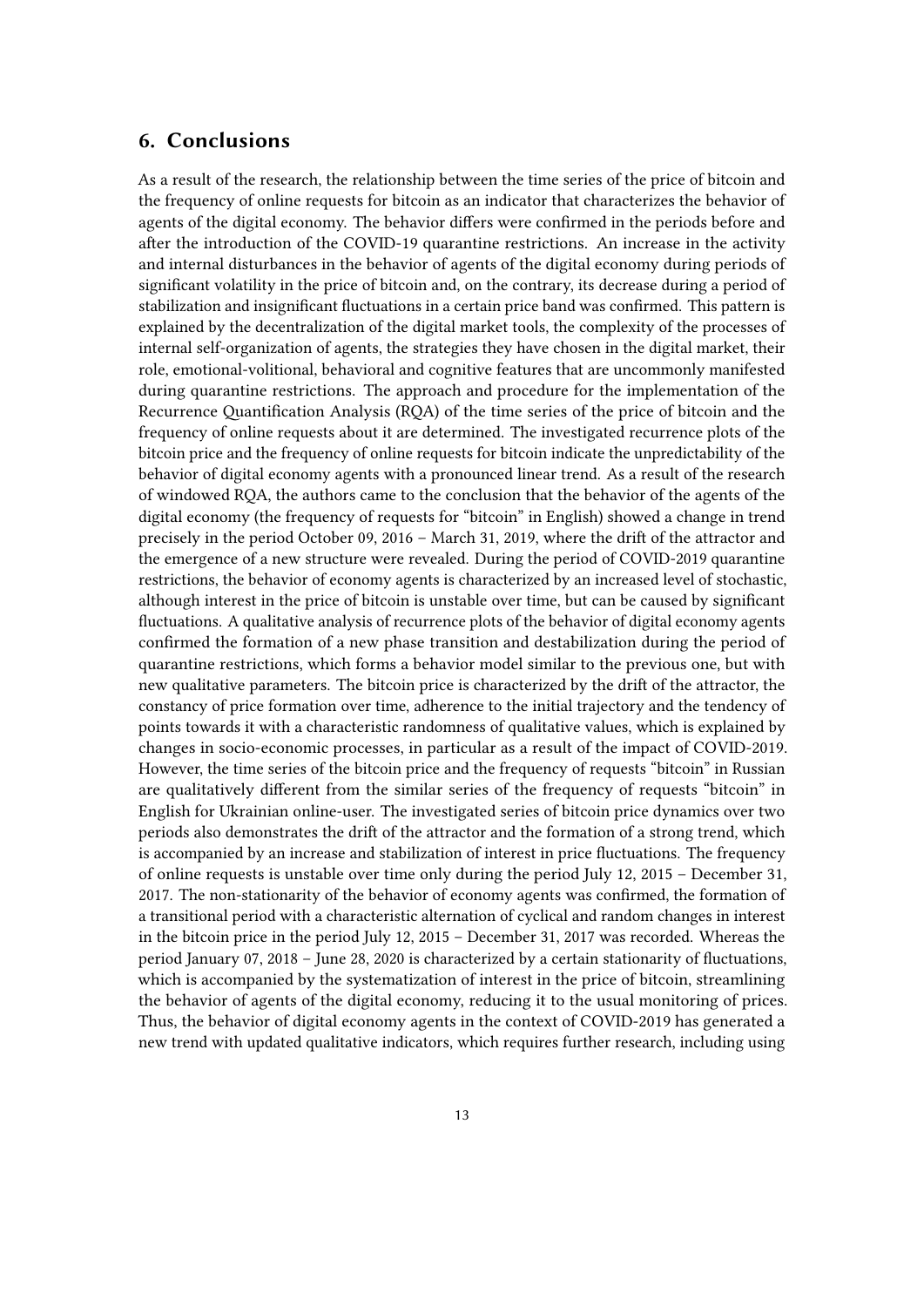cross-recurrent analysis methods.

### **References**

- <span id="page-13-0"></span>[1] H. Kucherova, V. Los, D. Ocheretin, O. Bilska, E. Makazan, Recurrence analysis of innovation behavior of bitcoin market agents in conditions of COVID-19, SHS Web of Conferences 107 (2021) 01001. doi:[10.1051/shsconf/202110701001](http://dx.doi.org/10.1051/shsconf/202110701001).
- <span id="page-13-1"></span>[2] S. Semerikov, S. Chukharev, S. Sakhno, A. Striuk, V. Osadchyi, V. Solovieva, T. Vakaliuk, P. Nechypurenko, O. Bondarenko, H. Danylchuk, Our sustainable coronavirus future, E3S Web of Conferences 166 (2020). doi:[10.1051/e3sconf/202016600001](http://dx.doi.org/10.1051/e3sconf/202016600001).
- <span id="page-13-2"></span>[3] S. Semerikov, H. Kucherova, V. Los, D. Ocheretin, Neural network analytics and forecasting the country's business climate in conditions of the coronavirus disease (COVID-19), CEUR Workshop Proceedings 2845 (2021) 22–32.
- <span id="page-13-3"></span>[4] P. M. Krafft, N. Della Penna, A. S. Pentland, An experimental study of cryptocurrency market dynamics, in: Proceedings of the 2018 CHI Conference on Human Factors in Computing Systems, Association for Computing Machinery, New York, NY, USA, 2018, p. 1–13. URL: [10.1145/3173574.3174179.](10.1145/3173574.3174179)
- <span id="page-13-4"></span>[5] M. Saad, J. Choi, D. Nyang, J. Kim, A. Mohaisen, Toward characterizing blockchain-based cryptocurrencies for highly accurate predictions, IEEE Systems Journal 14 (2020) 321–332. doi:[10.1109/JSYST.2019.2927707](http://dx.doi.org/10.1109/JSYST.2019.2927707).
- <span id="page-13-5"></span>[6] N. Indera, I. Yassin, A. Zabidi, Z. Rizman, Non-linear Autoregressive with Exogeneous input (narx) bitcoin price prediction model using PSO-optimized parameters and moving average technical indicators, Journal of Fundamental and Applied Sciences 9 (2017) 791–808. doi:[10.4314/jfas.v9i3s.61](http://dx.doi.org/10.4314/jfas.v9i3s.61).
- <span id="page-13-6"></span>[7] I. Madan, S. Saluja, A. Zhao, Automated bitcoin trading via machine learning algorithms, 2014. URL: [https://tinyurl.com/jb5r93w.](https://tinyurl.com/jb5r93w)
- <span id="page-13-7"></span>[8] S. McNally, Predicting the price of Bitcoin using Machine Learning, Master's thesis, Dublin, National College of Ireland, 2016. URL: [http://norma.ncirl.ie/id/eprint/2496.](http://norma.ncirl.ie/id/eprint/2496)
- <span id="page-13-8"></span>[9] H. Jang, J. Lee, An empirical study on modeling and prediction of bitcoin prices with bayesian neural networks based on blockchain information, IEEE Access 6 (2017) 5427–5437. doi:[10.1109/ACCESS.2017.2779181](http://dx.doi.org/10.1109/ACCESS.2017.2779181).
- <span id="page-13-9"></span>[10] V. Soloviev, A. Belinskiy, Complex systems theory and crashes of cryptocurrency market, Communications in Computer and Information Science 1007 (2019) 276–297. doi:[10.1007/](http://dx.doi.org/10.1007/978-3-030-13929-2_14)  $978 - 3 - 030 - 13929 - 2$  14.
- <span id="page-13-10"></span>[11] A. O. Bielinskyi, V. N. Soloviev, Complex network precursors of crashes and critical events in the cryptocurrency market, CEUR Workshop Proceedings 2292 (2018) 37–45.
- <span id="page-13-11"></span>[12] V. Soloviev, A. Belinskij, Methods of nonlinear dynamics and the construction of cryptocurrency crisis phenomena precursors, CEUR Workshop Proceedings 2104 (2018) 116–127.
- <span id="page-13-12"></span>[13] V. Soloviev, S. Yevtushenko, V. Batareyev, Comparative analysis of the cryptocurrency and the stock markets using the random matrix theory, CEUR Workshop Proceedings 2546 (2019) 87–100.
- <span id="page-13-13"></span>[14] V. Soloviev, V. Solovieva, A. Tuliakova, A. Hostryk, L. Pichl, Complex networks theory and precursors of financial crashes, CEUR Workshop Proceedings 2713 (2020) 53–67.